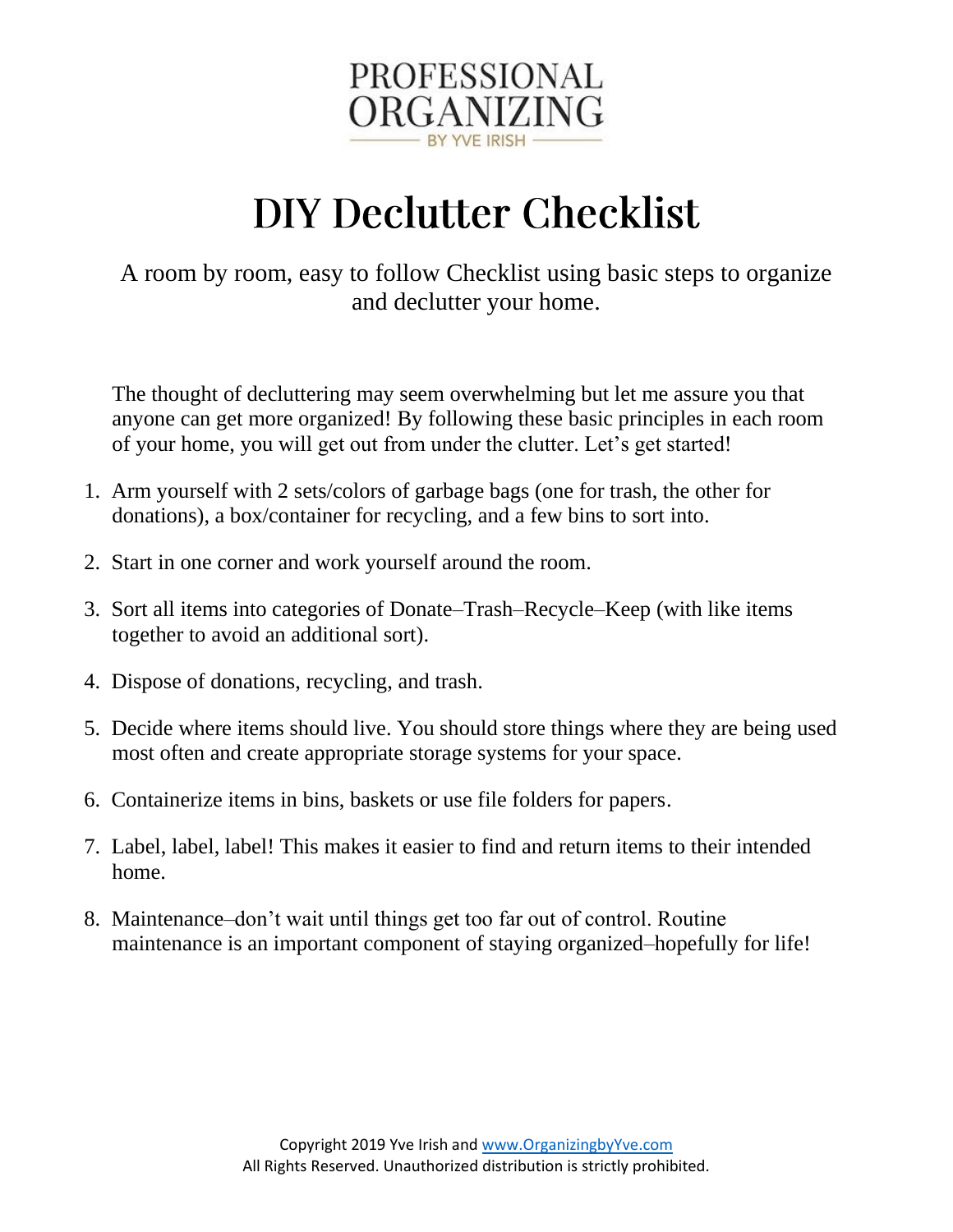

# **The Basement**

The basement is a great space for storage, yet often becomes a dumping ground. Items such as old furniture, home decor, clothing, trinkets or old toys end up in the "black hole".

Organize your basement into zones; such as holiday storage, tools, outdoor equipment, kitchen storage, overflow of pantry items, etc. I recommend removing all cardboard boxes and storing items in plastic bins since moisture can lead to mildew issues over time. Therefore, avoid storing delicate items like photographs and textiles in this space. Shelving will help keep things off the ground and dry should you ever have water issues due to floods or broken water heaters.

Try to adopt a new approach before deciding to store anything in the basement "for now". What is your intention for the item? Would you ever (realistically) use it again? Think about it… why hold on to something that no longer fits your needs, style, or space?

## **The Bathroom**

Bathrooms rarely require much time to purge and organize. You can find an array of storage solutions that work well for drawers and under the sink. Use what works best for your space and the items to be stored. \* Once organized avoid the build-up of cosmetics and old towels by scheduling quarterly or twice-yearly clean-outs. This may sound silly but mark it in your calendar.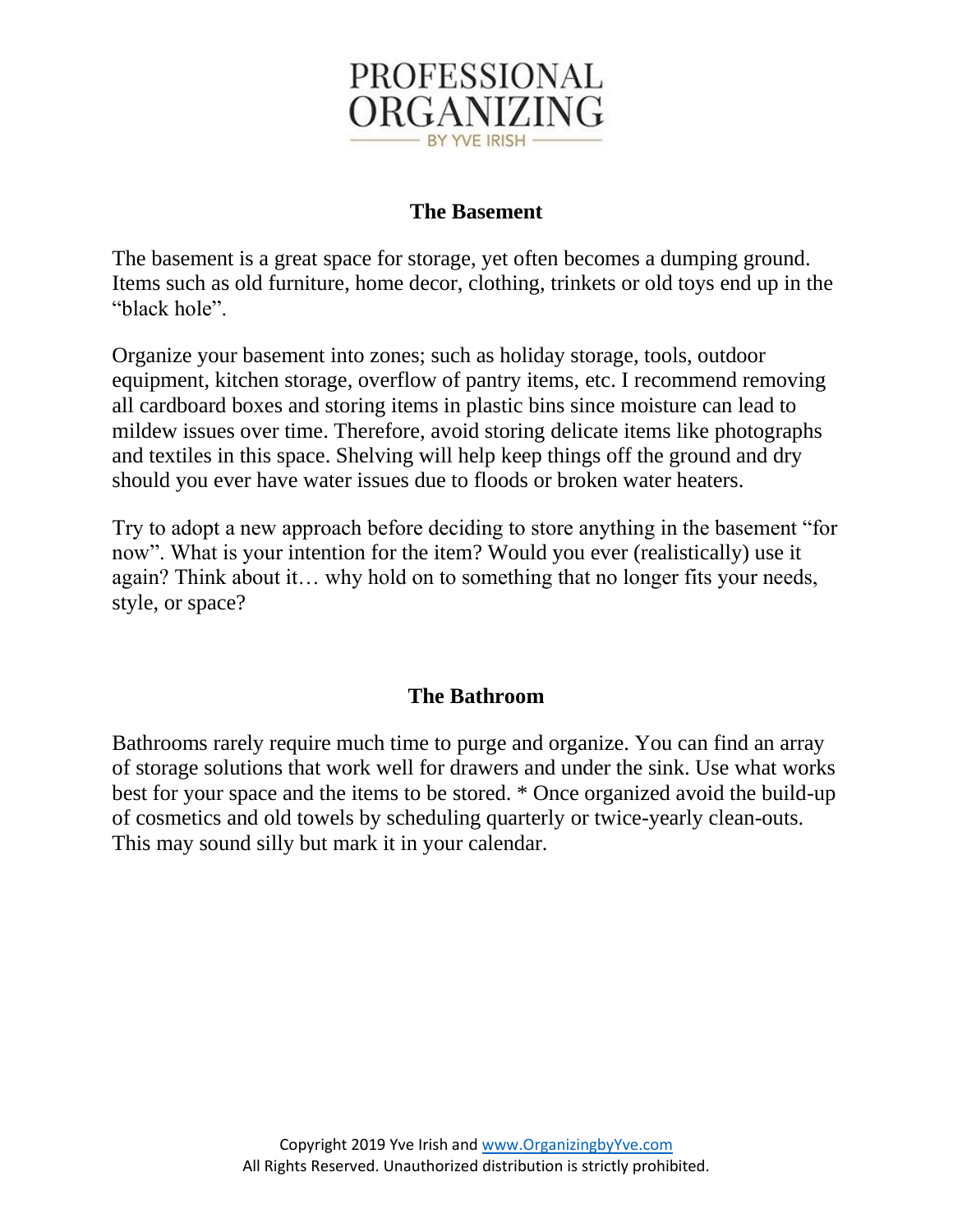

# **The Bedroom**

A bedroom should be a tranquil place to end your day, so think of clean lines and clear counters. Tackle each dresser, one at a time, using the same basic steps listed above. Consider drawer organizers to separate smaller items (like underwear and socks) and don't forget your nightstand. Use the space under the bed for seasonal clothing, bedding, or even table leaves, which should lay flat.

## **The Closet**

An organized closet will save you both time and money. No more searching for items or purchasing duplicates because you didn't know what you already own. Evaluate your closet design and determine if additional hanging space (double rods) or shelving would be helpful. Sort all clothing into categories (like pants, shirts, blouses, long sleeve, etc.) Then, color-coordinate each section from light to dark. Store smaller items in baskets or bins for a more streamlined look.

Consider adding extra shelving to your children's closets since they generally require less hanging space. Use the additional shelving for bedding, stuffed animals, and toys to keep the bedroom free of clutter. Add a hamper for each family member.

#### **The Family Room**

This room usually requires only a few edits. Purge cupboards, cabinets, and drawers and once again sort items by categories. Games, DVDs, remotes, etc. should all have their own space in bins and baskets stored on shelves. Adding furniture with hidden storage (an ottoman i.e.) is a great way to keep the room looking picked up.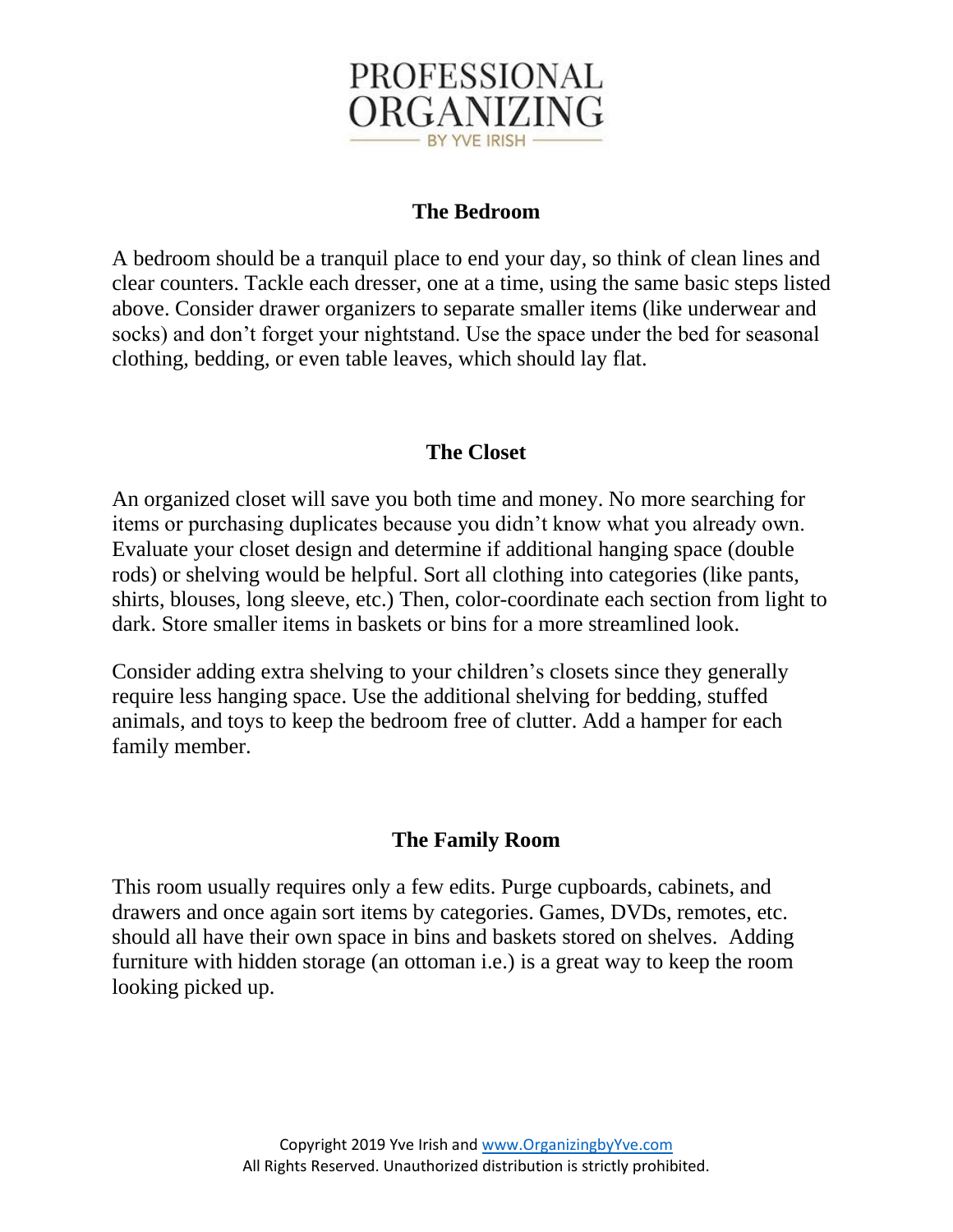

## **The Garage**

Just like the basement the garage is a space that attracts a lot of clutter. Therefore, seasonal clean-outs are a MUST! Create zones for each category of items and use wall space to get garden tools, bikes, and sporting equipment off the floor. Wall hooks and wall cabinets are great organizing options. Remember to browse the internet for inspiration as there are many ways to organize this space to its fullest potential.

## **The Home Office**

Organized files are a wonderful thing, but overstuffed file cabinets are hard to navigate and make it difficult to find what you need. Keep only what is necessary and try to go paperless whenever you can. Neaten desk drawers and cabinets quickly by sorting your office supplies into bins and drawer organizers. Got a mess of cables behind your desk? Use cable ties or one of many other gadgets designed to tame the wire mess. \*

#### **The Kitchen**

The kitchen is the heart of the home. So, organize it to best suit your family's needs. How often do you entertain? Do you have school-age children who need their lunches packed? Are you an avid cook or baker? Set up stations that make the kitchen more efficient for you to function in. Your pantry and fridge should also get organized into zones. And don't forget to regularly purge and check for expired food.